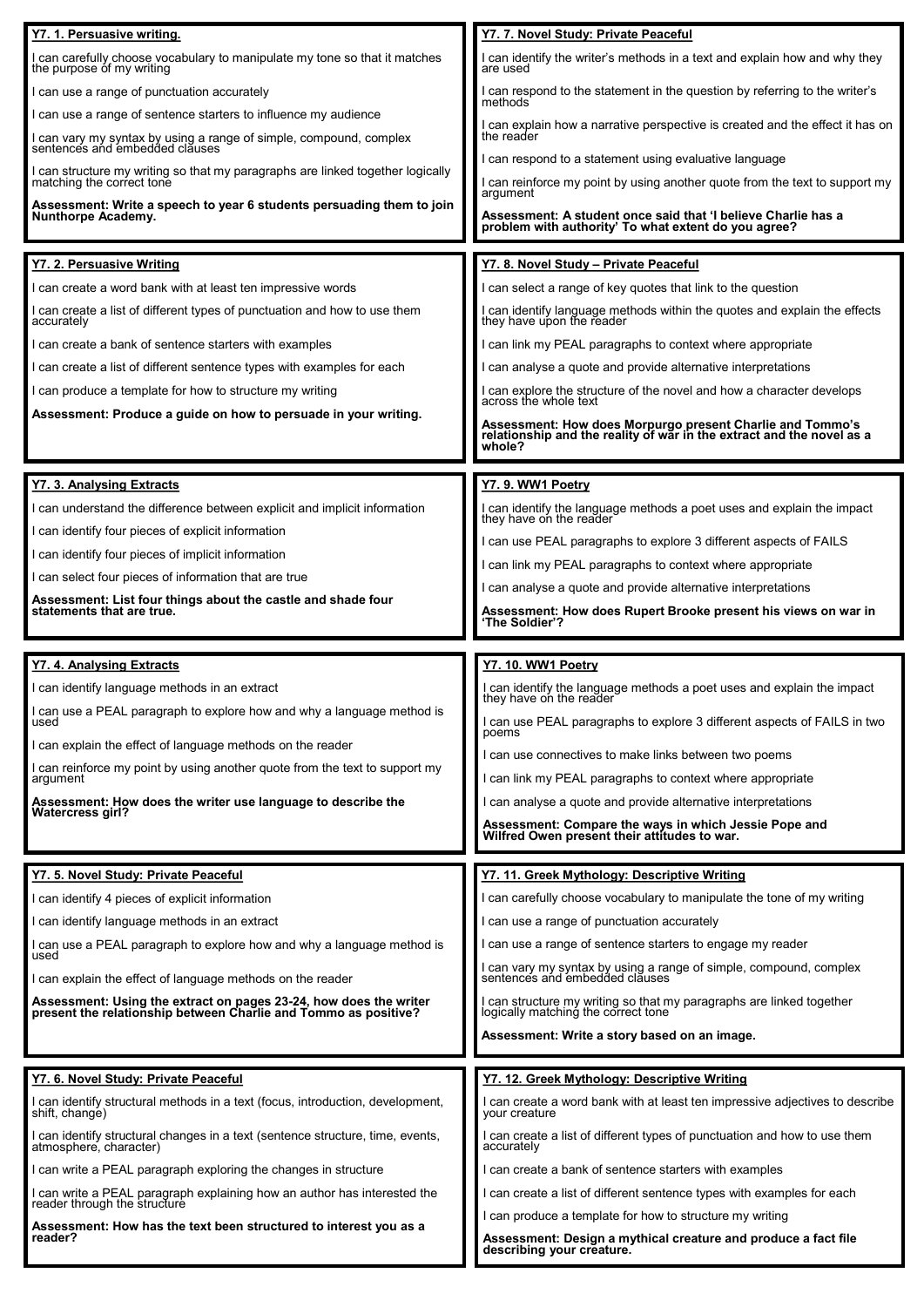| Y8. 1. Novel study: Of Mice and Men                                                                                              | Y8. 7. Narrative writing                                                                                                                                                |
|----------------------------------------------------------------------------------------------------------------------------------|-------------------------------------------------------------------------------------------------------------------------------------------------------------------------|
| I can identify four pieces of explicit information                                                                               | can carefully choose vocabulary to manipulate the tone of my writing                                                                                                    |
| I can identify language methods in an extract                                                                                    | can use a range of punctuation accurately                                                                                                                               |
| I can use a PEAL paragraph to explore how and why a language method<br>is used                                                   | can use a range of sentence starters to engage my reader                                                                                                                |
| I can explain the effects of language methods on the reader                                                                      | I can vary my syntax by using a range of simple, compound, complex<br>sentences and embedded clauses                                                                    |
| Assessment: How does Steinbeck use language to present the<br>bunkhouse?                                                         | I can structure my writing so that my paragraphs are linked together<br>logically matching the correct tone                                                             |
|                                                                                                                                  | Assessment: Write the opening of a story starting with the line                                                                                                         |
| Y8. 2. Novel study: Of Mice and Men                                                                                              | 'Suddenly, I found myself alone'.                                                                                                                                       |
| I can identify the writer's methods in a text and explain how and why they<br>are used                                           | Y8. 8. Play: Stone Cold                                                                                                                                                 |
| I can respond to the statement in the question by referring to the writer's<br>methods                                           | can select a range of key quotes that link to the question                                                                                                              |
| I can explain how a narrative perspective is created and the effect it has<br>on the reader                                      | I can identify language methods within the quotes and explain the effects they have upon an audience                                                                    |
| I can respond to a statement using evaluative language                                                                           | can link my PEAL paragraphs to context where appropriate                                                                                                                |
| I can reinforce my point by using another quote from the text to support                                                         | can analyse a quote and provide alternative interpretations                                                                                                             |
| my argument                                                                                                                      | I can explore the structure of the play and how a character develops across the whole text                                                                              |
| Assessment: Having read page 58 and 59, a student said, "I don't<br>like Curley's character." To what extent do you agree?       | Assessment: How are the characters of Link and Shelter presented<br>through the play?                                                                                   |
| Y8. 3. Novel study: Of Mice and Men                                                                                              | Y8. 9. Play: Stone Cold                                                                                                                                                 |
| I can identify structural methods in a text (focus, introduction,<br>development, shift, change)                                 | I can select 5 key quotes for each character (with a key quote coming<br>from the start and end of the play)                                                            |
| I can identify structural changes in a text (sentence structure, time,                                                           | can explain the role of each character in the play                                                                                                                      |
| events, atmosphere, character)                                                                                                   | I can link each character to the context of the play                                                                                                                    |
| I can write a PEAL paragraph exploring the changes in structure                                                                  | can make connections between characters and major themes in the                                                                                                         |
| I can write a PEAL paragraph explaining how an author has interested<br>the reader through the structure                         | play<br>can explore how a character changes throughout the play                                                                                                         |
| Assessment: How has the writer structured the text to interest you<br>as a reader? Extract taken from pages 1-3 Of Mice and Men. | Assessment: Produce a revision guide including character profiles                                                                                                       |
|                                                                                                                                  | for each character in the play.                                                                                                                                         |
| Y8. 4. Novel study: Of Mice and Men                                                                                              | Y8. 10. Play: Stone Cold                                                                                                                                                |
| I can select a range of key quotes that link to the question                                                                     | can select a range of key quotes that link to the question                                                                                                              |
| I can identify language methods within the quotes and explain the effects they have upon the reader                              | l can identify language methods within the quotes and explain the effects<br>they have upon an audience                                                                 |
|                                                                                                                                  | can link my PEAL paragraphs to context where appropriate                                                                                                                |
| I can link my PEAL paragraphs to context where appropriate                                                                       | I can analyse a quote and provide alternative interpretations                                                                                                           |
| I can analyse a quote and provide alternative interpretations                                                                    |                                                                                                                                                                         |
| I can explore the structure of the novel and how a character develops<br>across the whole text                                   | I can explore the structure of the play and how a character develops<br>across the whole text                                                                           |
| Assessment: How does Steinbeck present George and Lennie's<br>relationship in the extract and in the novel as a whole?           | Assessment: How does the author present the theme of loneliness<br>in the play 'Stone Cold'?                                                                            |
|                                                                                                                                  | Y8. 11. Shakespeare's villains                                                                                                                                          |
| Y8. 5 . Writers' viewpoints and perspectives                                                                                     | I can identify the language methods Shakespeare uses and explain the impact they have on an audience                                                                    |
| I can identify the viewpoints and perspectives of both writers in both<br>sources                                                |                                                                                                                                                                         |
| I can identify the writer's methods in both sources                                                                              | can use PEAL paragraphs to explore the language used within an<br>extract                                                                                               |
| I can use a PEAL paragraph to explore how the writer conveys a thought,<br>feeling or viewpoint                                  | I can use PEAL paragraphs to explore the language used elsewhere in<br>the play                                                                                         |
| I can use connectives to make links between the sources                                                                          | I can link my PEAL paragraphs to context where appropriate                                                                                                              |
| I can reinforce my point by using another quote from the text to support<br>my argument                                          | can explode a quote and provide alternative interpretations                                                                                                             |
| Assessment: Compare how the writers present their views on<br>travelling alone.                                                  | Assessment: How does Shakespeare use language to present<br>villainous characters?                                                                                      |
|                                                                                                                                  | Y8. 12. Shakespeare's villains                                                                                                                                          |
| Y8. 6. Descriptive Writing                                                                                                       |                                                                                                                                                                         |
|                                                                                                                                  | can carefully choose vocabulary to manipulate my tone so that it                                                                                                        |
| I can carefully choose vocabulary to manipulate the tone of my writing                                                           | matches the purpose of my writing                                                                                                                                       |
| I can use<br>a range of punctuation accurately                                                                                   | can use a range of punctuation accurately                                                                                                                               |
| I can use a range of sentence starters to engage my reader                                                                       | can use a range of sentence starters to influence my audience                                                                                                           |
| I can vary my syntax by using a range of simple, compound, complex sentences and embedded clauses                                | I can vary my syntax by using a range of simple, compound, complex<br>sentences and embedded clauses                                                                    |
| I can structure my writing so that my paragraphs are linked together<br>logically matching the correct tone                      | I can structure my writing so that my paragraphs are linked together<br>logically matching the correct tone<br>Assessment: Produce a dramatic monologue as a villainous |